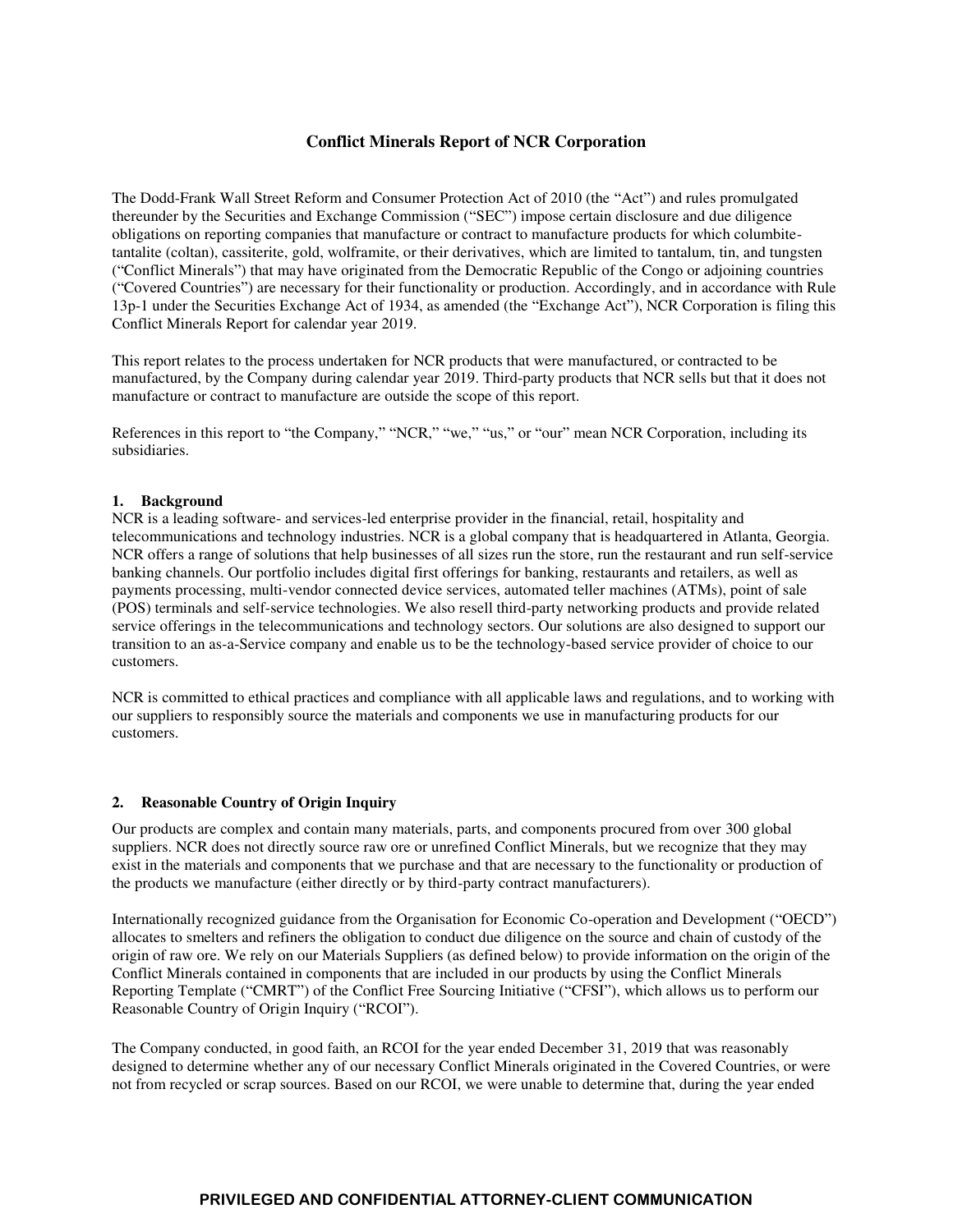December 31, 2019, any of our necessary Conflict Minerals either (a) did not originate in the Covered Countries or (b) were from recycled or scrap sources.

## **3. Due Diligence**

In connection with our RCOI, NCR exercised due diligence on the sourcing and chain of custody of our necessary Conflict Minerals. Consistent with the Act and based on internationally recognized guidance from the OECD, the Company has designed its Conflict Minerals due diligence program for the purposes of: (i) identifying and assessing risks in our supply chain; (ii) developing and implementing a strategy to respond to identified risks, and (iii) reporting on the results of our supply chain due diligence.

NCR relies on supply chain transparency as a critical element of its due diligence program to comply with its disclosure obligations with respect to Conflict Minerals. The process of tracing Conflict Minerals through the supply chain is dynamic and complex and begins with communication by the Company to its suppliers of materials, components, and products ("Materials Suppliers"). Overall, we seek to require our Materials Suppliers:

- To source materials from socially responsible suppliers and manufacturers;
- To undertake reasonable due diligence within their supply chains to determine the origin of the Conflict Minerals;
- To assist us in complying with the SEC regulations related to Conflict Minerals by providing all necessary disclosures/declarations; and
- To support supply chain changes required to eliminate from the products they supply to the Company any Conflict Minerals originating from the Covered Countries.

These goals are embodied in our Supplier Code of Conduct, which sets forth NCR's expectation that its suppliers will take steps to determine if their items contain Conflict Minerals and if so to implement processes to identify the sources of those Conflict Minerals and support efforts to eradicate the use of those Conflict Minerals that directly or indirectly finance or benefit armed groups in the Covered Countries. Our Supplier Code of Conduct can be found at: https://www.ncr.com/suppliers.

NCR sends annual communications to all of its Materials Suppliers requesting them to provide disclosure to the Company regarding their sourcing of Conflict Minerals. Particular attention is paid to key Materials Suppliers, and additional effort is made to facilitate timely receipt of a declaration. The results for this Conflict Minerals report were derived from 2019 data provided by our Materials Suppliers.

As described above with respect to the RCOI, we encourage our Materials Suppliers to use the CMRT developed by the CFSI, and a majority of responding Materials Suppliers used this template for the 2019 reporting year. The CMRT is specifically designed to facilitate the collection of sourcing information related to Conflict Minerals. In addition, it conforms to the methodologies defined by the OECD.

The CMRT prompts suppliers to disclose whether the products they manufacture or contract to manufacture contain Conflict Minerals that are necessary to the functionality or production of those products. Depending on the results of this assessment, suppliers may be required to disclose the origin of the Conflict Minerals as well as other data pertaining to their due diligence process. Finally, some suppliers choose to disclose the location where the Conflict Mineral was smelted and whether the individual smelter was certified by the CFSI pursuant to CFSI's Conflict-Free Smelter Program ("CFSP").

For the 2019 reporting year, approximately 40% of responding Materials Suppliers whose products contain Conflict Materials were unable to determine where those Conflict Materials were sourced. Of those responding Materials Suppliers who did provide completed information regarding the source of the Conflict Materials, the suppliers indicated that the Conflict Minerals contained in their products either were not sourced from the Covered Countries or were sourced from CFSP certified smelters. As of the date of this filing, the Company has not received any declaration from any Materials Supplier where it was disclosed that the products supplied to the Company are "not